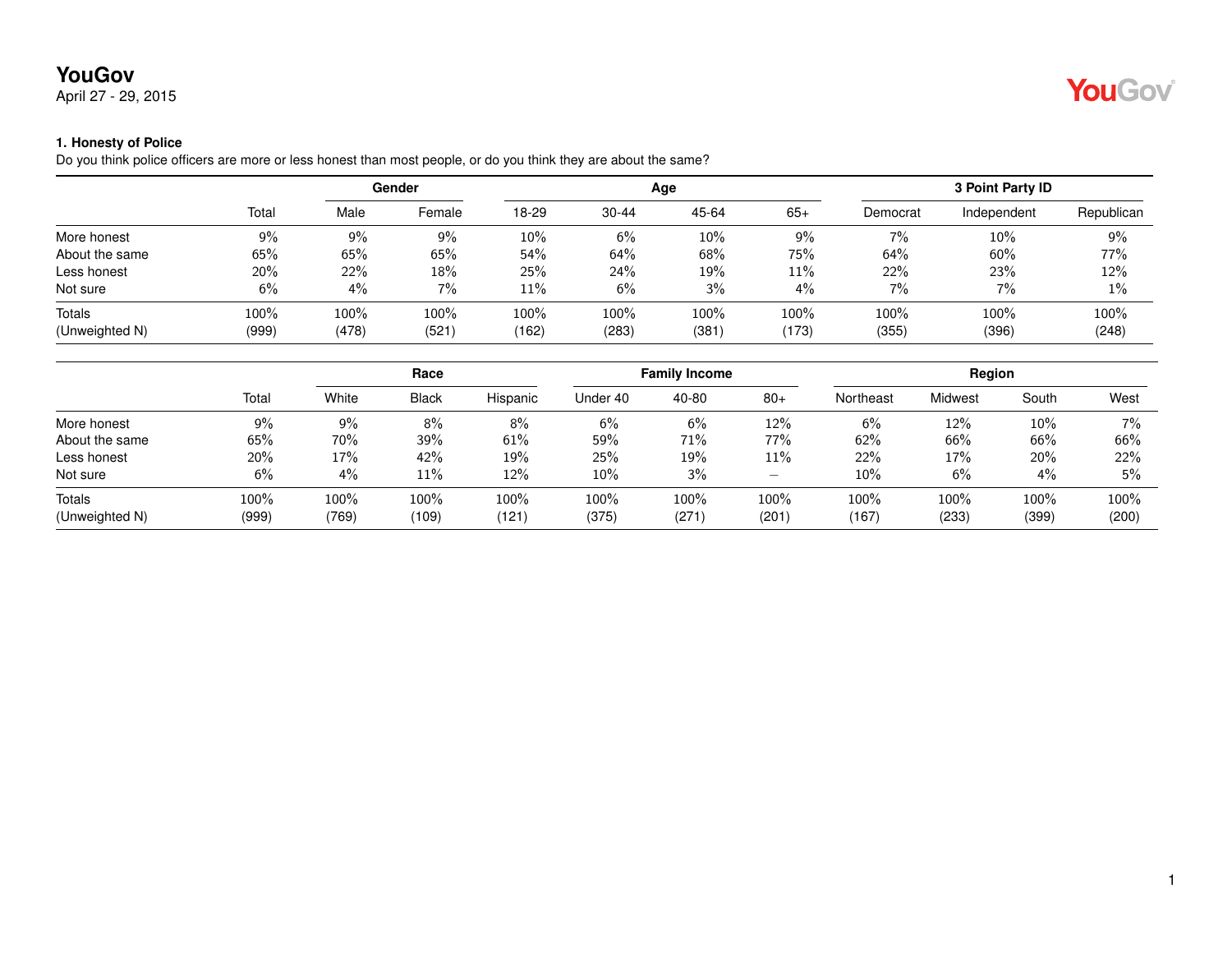April 27 - 29, 2015

#### **2. Support for body cameras**

Do you support or oppose a proposal for police officers to wear body cameras?

|                  |       | Gender |        |       |           | Age   |       | 3 Point Party ID |             |            |  |
|------------------|-------|--------|--------|-------|-----------|-------|-------|------------------|-------------|------------|--|
|                  | Total | Male   | Female | 18-29 | $30 - 44$ | 45-64 | $65+$ | Democrat         | Independent | Republican |  |
| Support strongly | 57%   | 57%    | 57%    | 52%   | 53%       | 60%   | 63%   | 68%              | 53%         | 49%        |  |
| Support somewhat | 31%   | 33%    | 30%    | 34%   | 32%       | 29%   | 33%   | 23%              | 34%         | 39%        |  |
| Oppose somewhat  | 5%    | 6%     | 4%     | 8%    | 5%        | 5%    | $2\%$ | 5%               | 5%          | 6%         |  |
| Oppose strongly  | $2\%$ | 2%     | $1\%$  | $2\%$ | $2\%$     | $1\%$ | $1\%$ | $1\%$            | $2\%$       | 1%         |  |
| Not sure         | 5%    | 3%     | 7%     | $4\%$ | 8%        | 5%    | 2%    | 4%               | 6%          | 6%         |  |
| Totals           | 100%  | 100%   | 100%   | 100%  | 100%      | 100%  | 100%  | 100%             | 100%        | 100%       |  |
| (Unweighted N)   | (998) | (476)  | (522)  | (162) | (282)     | (381) | (173) | (354)            | (396)       | (248)      |  |

|                  |       | Race  |              |          |          | <b>Family Income</b> |       | Region    |                |        |       |
|------------------|-------|-------|--------------|----------|----------|----------------------|-------|-----------|----------------|--------|-------|
|                  | Total | White | <b>Black</b> | Hispanic | Under 40 | 40-80                | $80+$ | Northeast | <b>Midwest</b> | South  | West  |
| Support strongly | 57%   | 55%   | 67%          | 61%      | 57%      | 62%                  | 53%   | 59%       | 49%            | $60\%$ | 57%   |
| Support somewhat | 31%   | 35%   | 18%          | 23%      | 29%      | 29%                  | 37%   | 26%       | 40%            | 27%    | 33%   |
| Oppose somewhat  | 5%    | 4%    | 4%           | $10\%$   | 4%       | 5%                   | 6%    | 6%        | 6%             | 4%     | 5%    |
| Oppose strongly  | 2%    | 2%    | $1\%$        | $1\%$    | 2%       | $2\%$                | $0\%$ | 3%        | $1\%$          | $1\%$  | $1\%$ |
| Not sure         | 5%    | $4\%$ | $10\%$       | 6%       | 8%       | $2\%$                | 4%    | 5%        | 4%             | 7%     | 3%    |
| Totals           | 100%  | 100%  | 100%         | 100%     | 100%     | 100%                 | 100%  | 100%      | 100%           | 100%   | 100%  |
| (Unweighted N)   | (998) | (769) | (108)        | (121)    | (375)    | (271)                | (200) | (166)     | (233)          | (398)  | (201) |

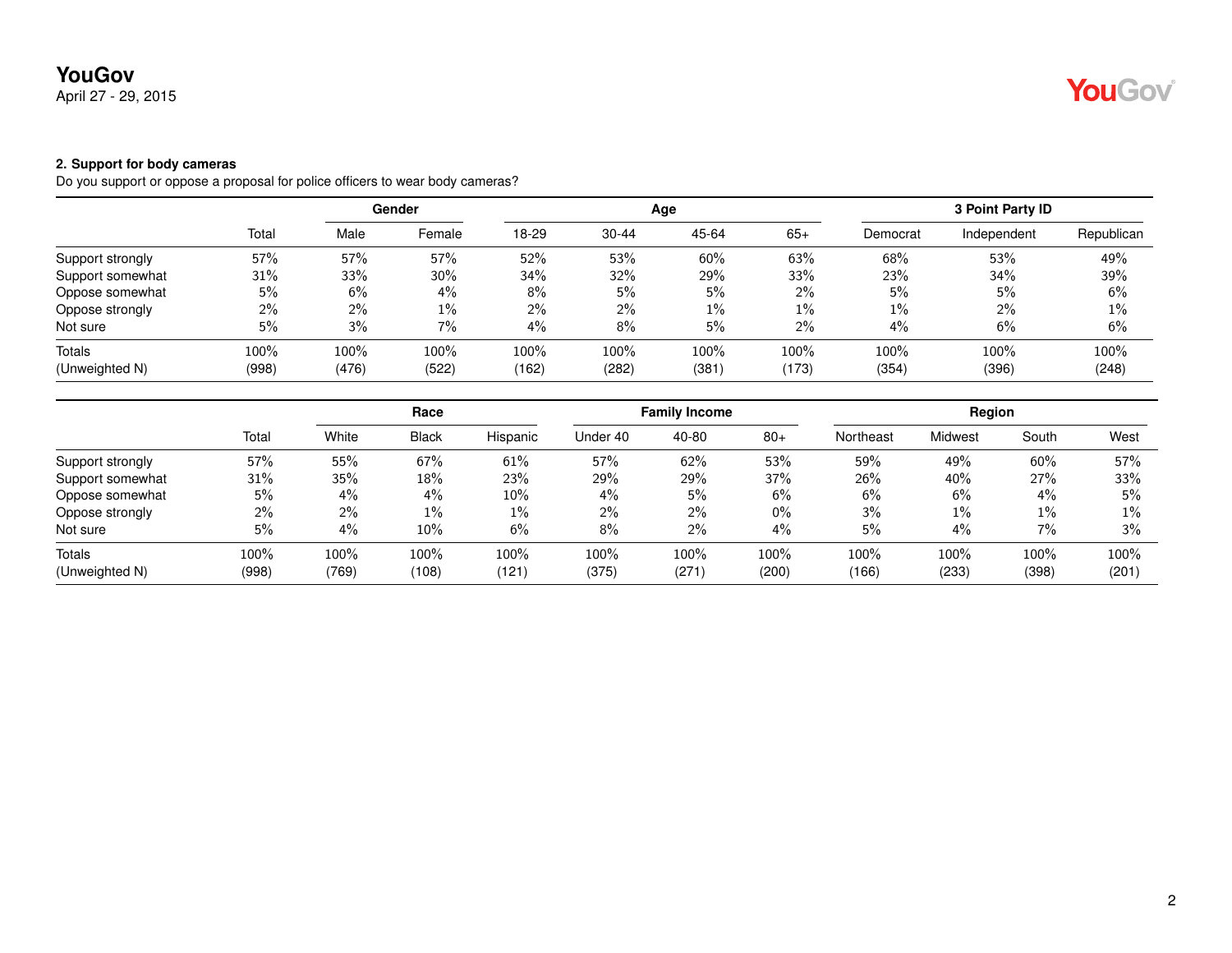### April 27 - 29, 2015

### **3. Share Video - Attorneys**

Do you think that police departments in which officers are equipped with body cameras should or should not be required to share video footage relevant to a case with defense attorneys and prosecutors?

|                |       |       | Gender  |       |           | Age   | 3 Point Party ID |          |             |            |
|----------------|-------|-------|---------|-------|-----------|-------|------------------|----------|-------------|------------|
|                | Total | Male  | Female  | 18-29 | $30 - 44$ | 45-64 | $65+$            | Democrat | Independent | Republican |
| Should         | 85%   | 87%   | 84%     | 81%   | 85%       | 87%   | 88%              | 89%      | 82%         | 86%        |
| Should not     | 5%    | 5%    | 5%      | 6%    | 5%        | $4\%$ | 6%               | 3%       | 6%          | $6\%$      |
| Not sure       | 10%   | 8%    | 11%     | 13%   | 10%       | 9%    | $7\%$            | 7%       | 12%         | 8%         |
| Totals         | 100%  | 100%  | $100\%$ | 100%  | 100%      | 100%  | 100%             | 100%     | 100%        | 100%       |
| (Unweighted N) | (997) | (477) | (520)   | (163) | (280)     | (381) | (173)            | (354)    | (395)       | (248)      |

|                                 |               | Race          |               |               |               | <b>Family Income</b> |               |               | Region        |               |               |  |
|---------------------------------|---------------|---------------|---------------|---------------|---------------|----------------------|---------------|---------------|---------------|---------------|---------------|--|
|                                 | Total         | White         | <b>Black</b>  | Hispanic      | Under 40      | 40-80                | $80+$         | Northeast     | Midwest       | South         | West          |  |
| Should                          | 85%           | 87%           | 86%           | 75%           | 84%           | 92%                  | 89%           | 85%           | 85%           | 83%           | 89%           |  |
| Should not                      | 5%            | 5%            | 3%            | 8%            | $7\%$         | $2\%$                | $4\%$         | 4%            | 8%            | $4\%$         | 4%            |  |
| Not sure                        | 10%           | 8%            | 12%           | 17%           | $9\%$         | $6\%$                | 7%            | 10%           | 6%            | 12%           | 7%            |  |
| <b>Totals</b><br>(Unweighted N) | 100%<br>(997) | 100%<br>(767) | 100%<br>(109) | 100%<br>(121) | 100%<br>(374) | $100\%$<br>(271)     | 100%<br>(200) | 100%<br>(165) | 100%<br>(233) | 100%<br>(398) | 100%<br>(201) |  |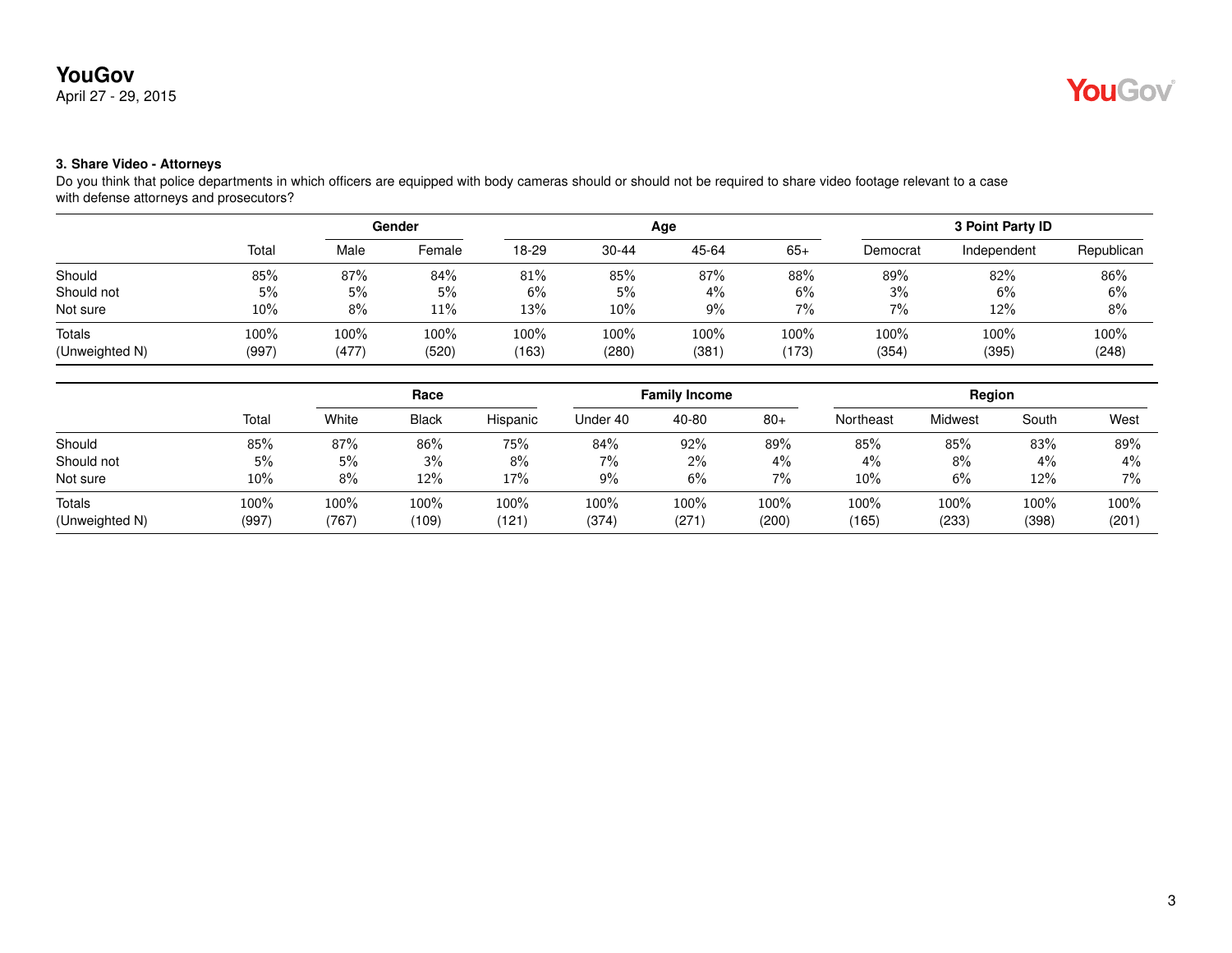April 27 - 29, 2015



#### **4. Share Video - Public**

Do you think that police departments in which officers are equipped with body cameras should or should not make all video footage collected available to the general public?

|                |       | Gender |        |       |           | Age   | <b>3 Point Party ID</b> |          |             |            |
|----------------|-------|--------|--------|-------|-----------|-------|-------------------------|----------|-------------|------------|
|                | Total | Male   | Female | 18-29 | $30 - 44$ | 45-64 | $65+$                   | Democrat | Independent | Republican |
| Should         | 51%   | 54%    | 48%    | 51%   | 53%       | 53%   | 45%                     | 65%      | 47%         | 38%        |
| Should not     | 28%   | 31%    | 26%    | 28%   | 25%       | 28%   | 32%                     | 15%      | 30%         | 44%        |
| Not sure       | 21%   | 15%    | 26%    | 21%   | 22%       | 19%   | 23%                     | 20%      | 23%         | 18%        |
| <b>Totals</b>  | 100%  | 100%   | 100%   | 100%  | 100%      | 100%  | 100%                    | 100%     | 100%        | 100%       |
| (Unweighted N) | (998) | (476)  | (522)  | (162) | (282)     | (381) | (173)                   | (355)    | (395)       | (248)      |

|                                 |               | Race          |               |              |               | <b>Family Income</b> |               | Region        |               |               |               |
|---------------------------------|---------------|---------------|---------------|--------------|---------------|----------------------|---------------|---------------|---------------|---------------|---------------|
|                                 | Total         | White         | <b>Black</b>  | Hispanic     | Under 40      | 40-80                | $80+$         | Northeast     | Midwest       | South         | West          |
| Should                          | 51%           | 46%           | 74%           | 61%          | 54%           | 53%                  | 43%           | 44%           | 43%           | 57%           | 55%           |
| Should not                      | 28%           | 32%           | 11%           | 20%          | 22%           | 29%                  | 38%           | 27%           | 37%           | 24%           | 26%           |
| Not sure                        | 21%           | 22%           | 15%           | 18%          | 24%           | 18%                  | 19%           | 28%           | 20%           | 19%           | 19%           |
| <b>Totals</b><br>(Unweighted N) | 100%<br>(998) | 100%<br>(768) | 100%<br>(109) | 100%<br>(121 | 100%<br>(375) | 100%<br>(271)        | 100%<br>(200) | 100%<br>(166) | 100%<br>(233) | 100%<br>(398) | 100%<br>(201) |